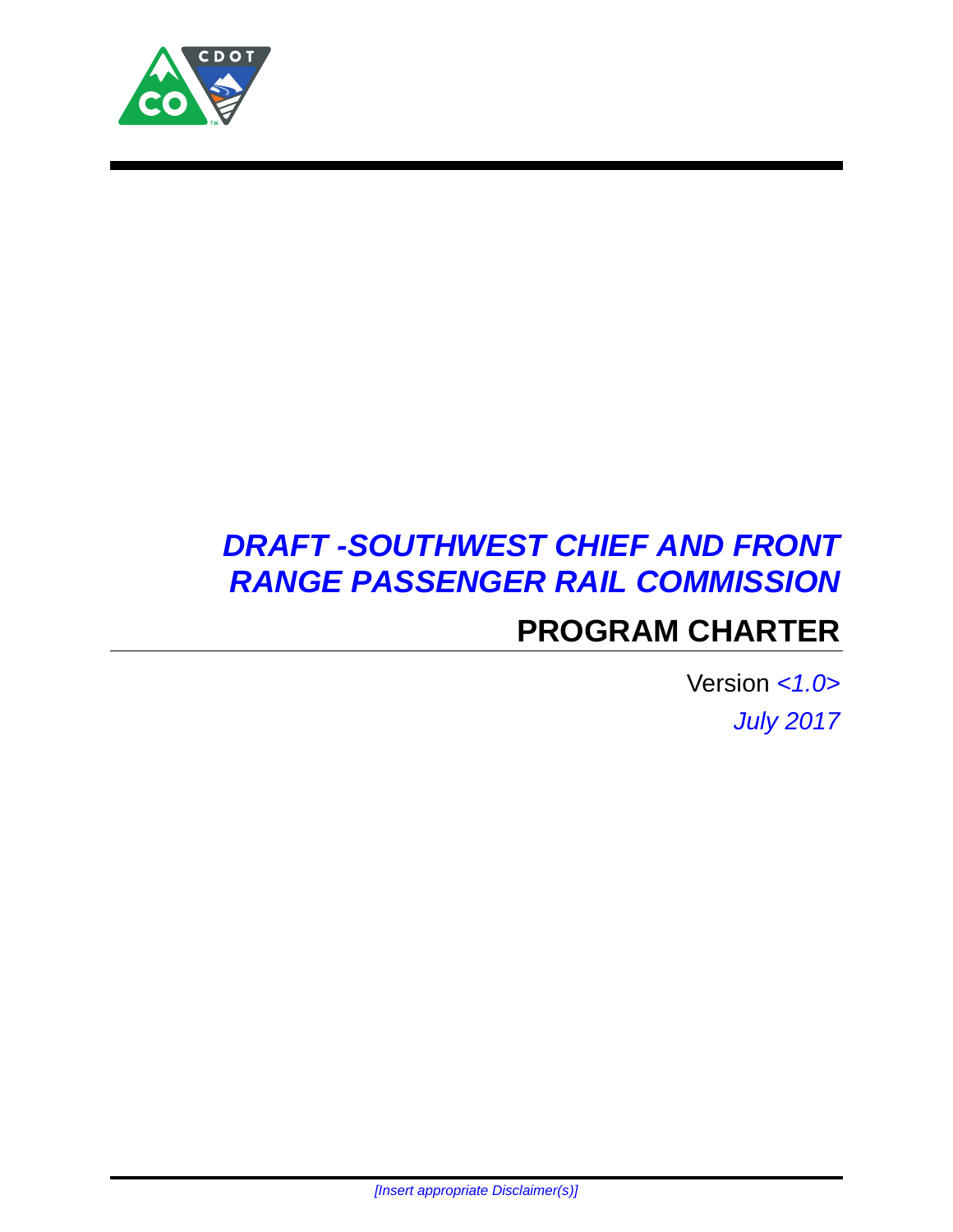# **VERSION HISTORY**

*[Provide information on how the development and distribution of the Project Charter up to the final point of approval was controlled and tracked. Use the table below to provide the version number, the author implementing the version, the date of the version, the name of the person approving the version, the date that particular version was approved, and a brief description of the reason for creating the revised version.]*

| <b>Version</b><br># | Implemented<br><b>By</b>  | <b>Revision</b><br>Date | <b>Approved</b><br><b>By</b> | <b>Approval</b><br><b>Date</b> | Reason         |
|---------------------|---------------------------|-------------------------|------------------------------|--------------------------------|----------------|
| 1.0                 | <author name=""></author> | $\mu$                   | $<$ name $>$                 | $\langle$ mm/dd/yy>            | $<$ reason $>$ |
|                     |                           |                         |                              |                                |                |
|                     |                           |                         |                              |                                |                |
|                     |                           |                         |                              |                                |                |

**UP Template Version:** 11/30/06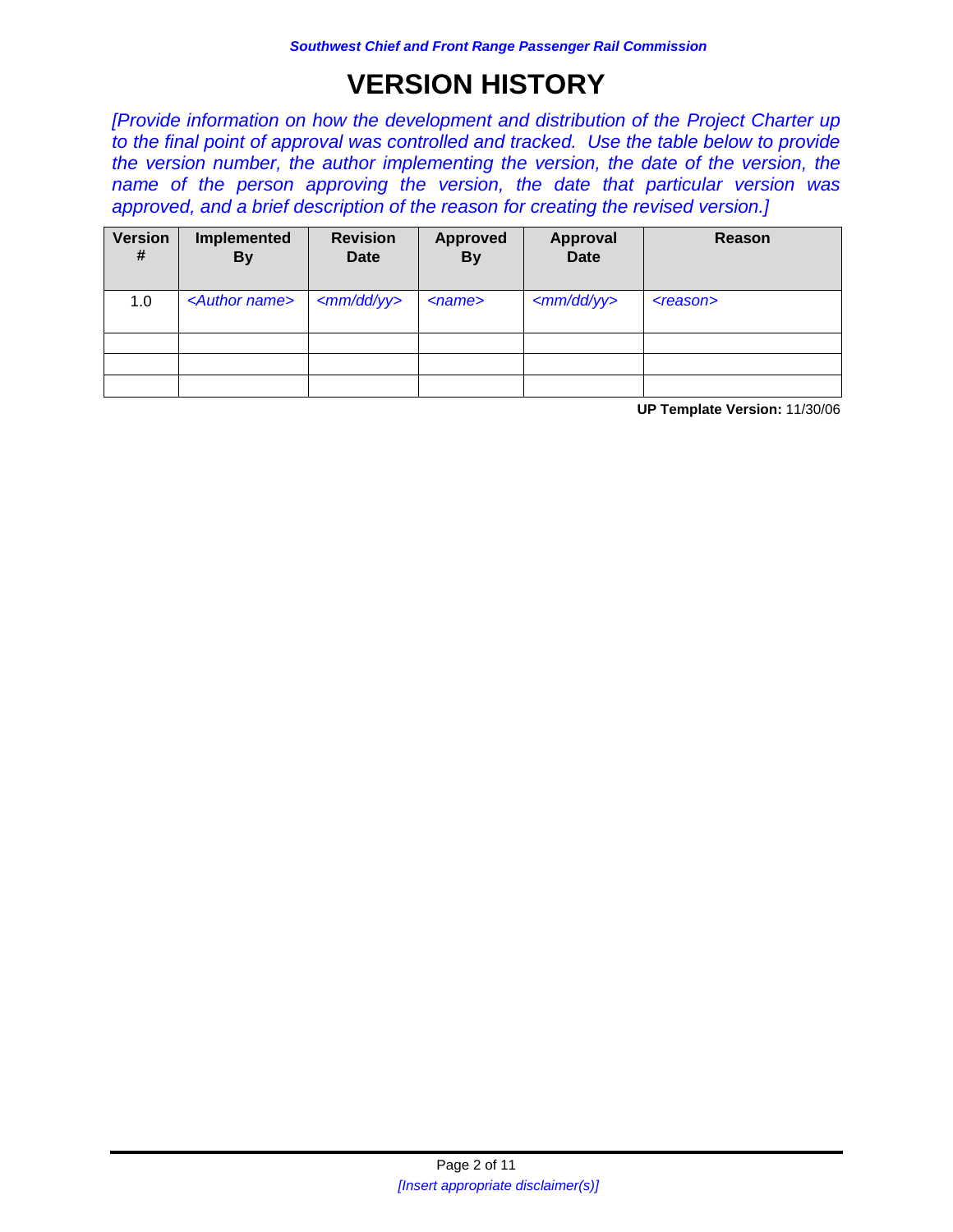# **TABLE OF CONTENTS**

| 1.1 |  |    |  |
|-----|--|----|--|
|     |  |    |  |
|     |  |    |  |
| 3.1 |  |    |  |
| 3.2 |  |    |  |
| 3.3 |  |    |  |
| 3.4 |  |    |  |
|     |  |    |  |
| 4.1 |  |    |  |
| 4.2 |  |    |  |
|     |  |    |  |
| 5.1 |  |    |  |
| 5.2 |  |    |  |
|     |  |    |  |
|     |  |    |  |
|     |  |    |  |
|     |  | 11 |  |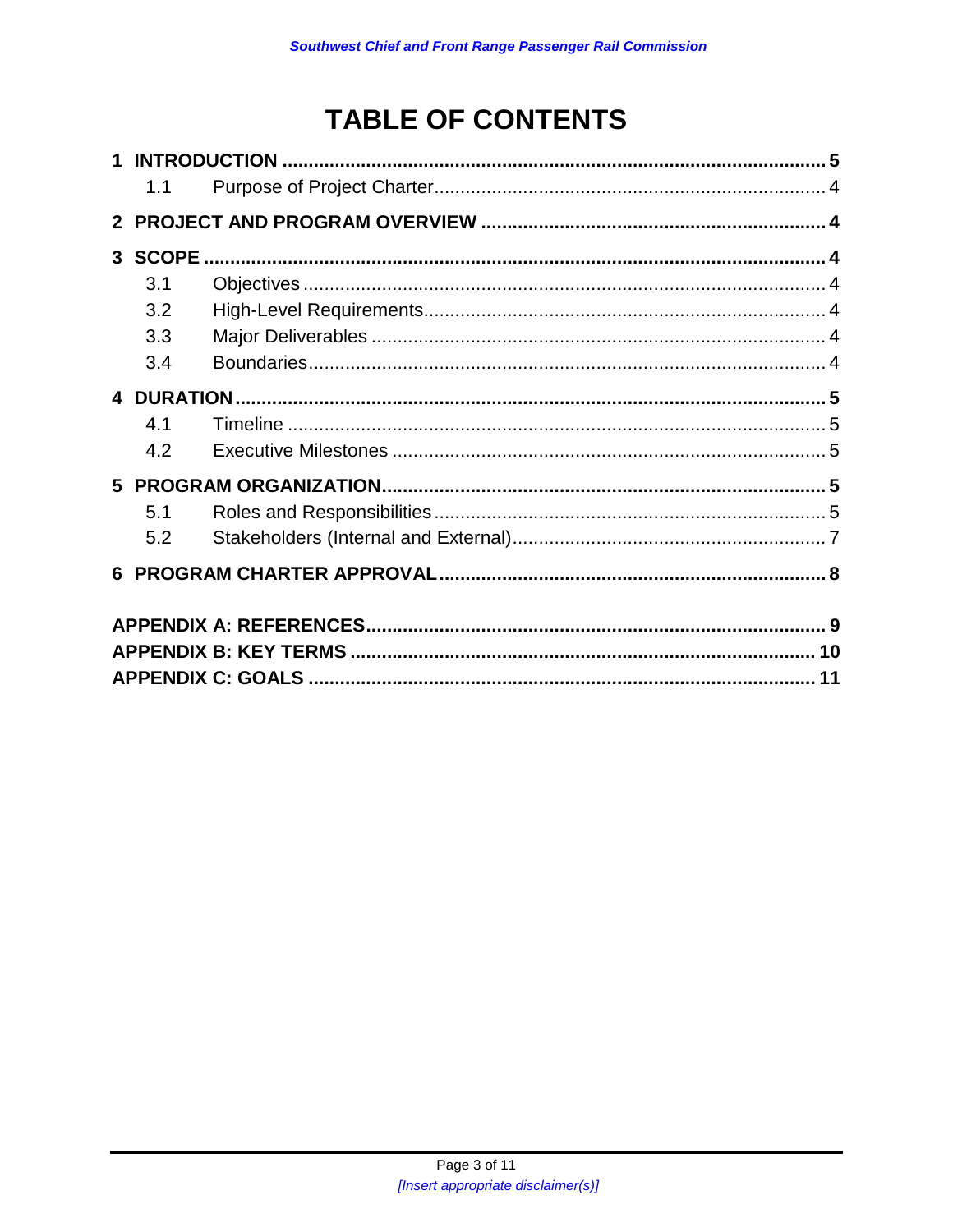## **1 INTRODUCTION**

#### <span id="page-3-0"></span>**1.1 PURPOSE OF PROGRAM CHARTER**

*[Provide the purpose of the program/project charter.]*

The *<Program/Project Name>* charter documents and tracks the necessary information required by decision-maker(s) to approve the project for funding. The project charter should include the needs, scope, justification, and resource commitment as well as the project's sponsor(s) decision to proceed or not to proceed with the project. It is created during the Initiating Phase of the project.

The intended audience of the *<Program/Project Name>* charter is the program/project sponsor and senior leadership.

## <span id="page-3-1"></span>**2 PROJECT AND PROGRAM OVERVIEW**

*[Typically, the description should answer who, what, when and where, in a concise manner. It should also state the estimated project duration (e.g., 18 months) and the estimated project budget (e.g., \$1.5M).* 

# <span id="page-3-2"></span>**3 SCOPE**

#### <span id="page-3-3"></span>**3.1 OBJECTIVES**

*[Example: Improving transportation options along the Front Range and the Eastern Plains of Colorado through investments in multi-modal travel options consistent with the CDOT 20-Year Goal]*

The objectives of the *<Project Name>* are as follows:

- *[Insert Objective 1]*
- *[Insert Objective 2]*
- *[Add additional bullets as necessary]*

#### <span id="page-3-4"></span>**3.2 HIGH-LEVEL REQUIREMENTS**

The following table presents the requirements that the project's product, service or result must meet in order for the project objectives to be satisfied.

| <b>Req. # Requirement Description</b> |
|---------------------------------------|
|                                       |
|                                       |

#### <span id="page-3-5"></span>**3.3 MAJOR DELIVERABLES**

The following table presents the major deliverables that the project's product, service or result must meet in order for the project objectives to be satisfied.

| <b>Major Deliverable</b> | <b>Deliverable Description</b> |
|--------------------------|--------------------------------|
|                          |                                |
|                          |                                |

#### <span id="page-3-6"></span>**3.4 BOUNDARIES**

*[Describe the inclusive and exclusive boundaries of the project. Specifically address items that are out of scope.]*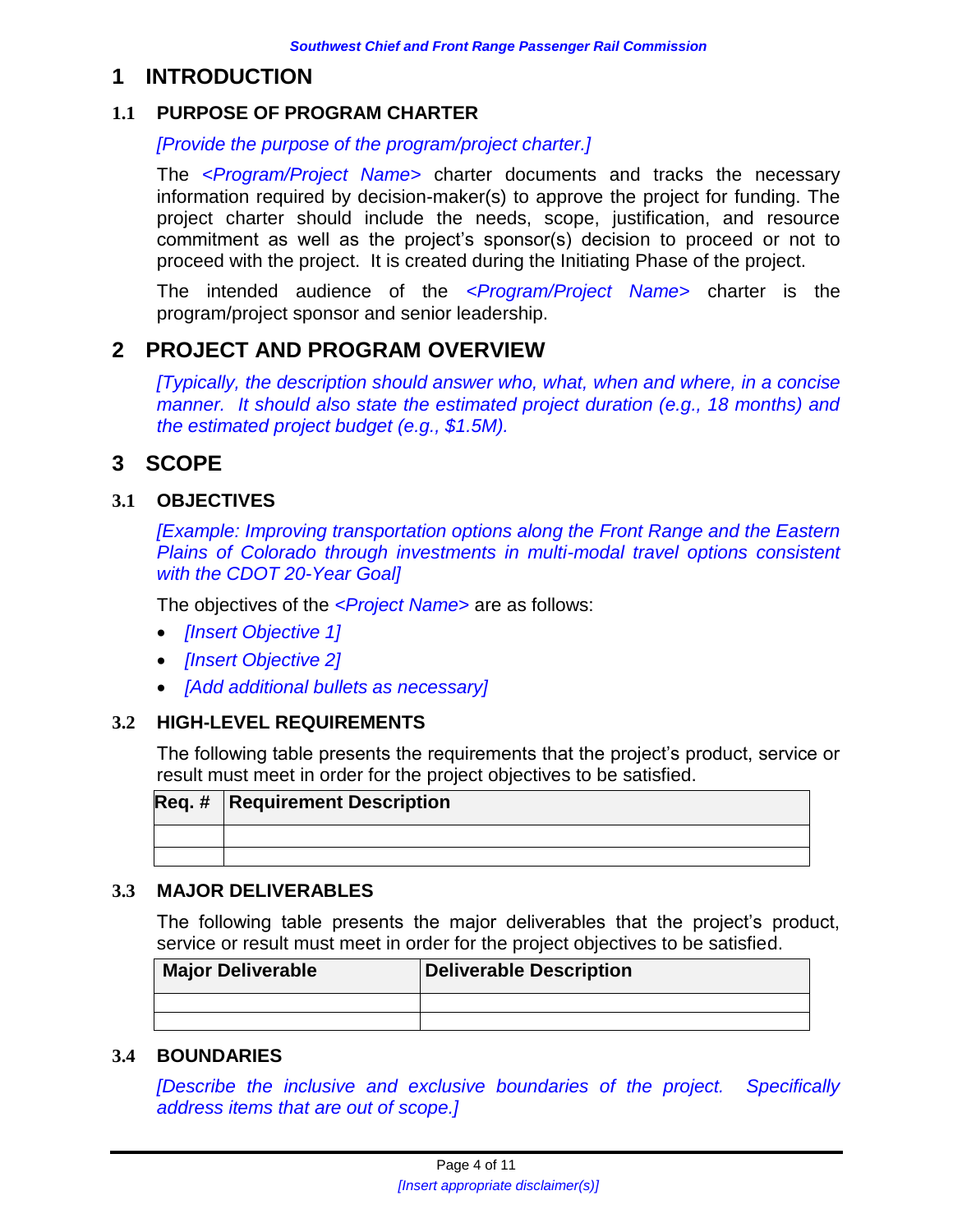# <span id="page-4-0"></span>**4 DURATION**

#### <span id="page-4-1"></span>**4.1 TIMELINE**

10/17 12/17 02/17 05/17 System Development Completed Report to Legislature Developed Priority Plan Completed Project Plan Completed

*[An example of a high-level timeline is provided below.]*

### <span id="page-4-2"></span>**4.2 EXECUTIVE MILESTONES**

*[Example: For CDOT DTR major/tactical projects, these milestones could be used to complete the Funding Plan/Cost and Schedule for grant requests.]*

The table below lists the high-level Executive Milestones of the project and their estimated completion timeframe.

| <b>Executive Milestones</b>                                                         | <b>Estimated Completion Timeframe</b>                                                                  |
|-------------------------------------------------------------------------------------|--------------------------------------------------------------------------------------------------------|
| [Insert milestone information (e.g., Project<br>planned and authorized to proceed)] | [Insert completion timeframe (e.g.,<br>Two weeks after project concept is<br>approved)]                |
| [Insert milestone information (e.g., Version<br>1 completed)]                       | [Insert completion timeframe (e.g.,<br>Twenty-five weeks after report to<br>Legislature is completed)] |
| [Add additional rows as necessary]                                                  |                                                                                                        |

### <span id="page-4-3"></span>**5 PROJECT ORGANIZATION**

#### <span id="page-4-4"></span>**5.1 ROLES AND RESPONSIBILITIES**

*[Depending on your project organization, you may modify the roles and responsibilities listed in the table below.]*

This section describes the key roles supporting the project.

| Name &<br>Organization                                  | <b>Project Role</b>     | <b>Project Responsibilities</b>                                                                                                                                                                                               |
|---------------------------------------------------------|-------------------------|-------------------------------------------------------------------------------------------------------------------------------------------------------------------------------------------------------------------------------|
| <name><br/><math>&lt;</math>Org<math>&gt;</math></name> | Chairperson             | Person who has the authority to lead the<br>decision-making process and ensures the<br>Commission performs the work request by<br>the State Legislature as directed in SB 17-<br>153 and further is responsible to direct the |
|                                                         |                         | work of the Commission to result in a<br>Commission Report to the State Legislature.                                                                                                                                          |
| <name></name>                                           | <b>Vice Chairperson</b> | Person who supports the work of the                                                                                                                                                                                           |
| $<$ Org $>$                                             |                         | Chairperson and performs the duties in the<br>absence of the Chairperson.                                                                                                                                                     |
| <name><br/><org></org></name>                           | Secretary               | Person maintains the administrative record of<br>Commission and<br>the.<br>the<br>ensures<br>Commission operates in accordance with the                                                                                       |
|                                                         |                         | legislative intent and direction.                                                                                                                                                                                             |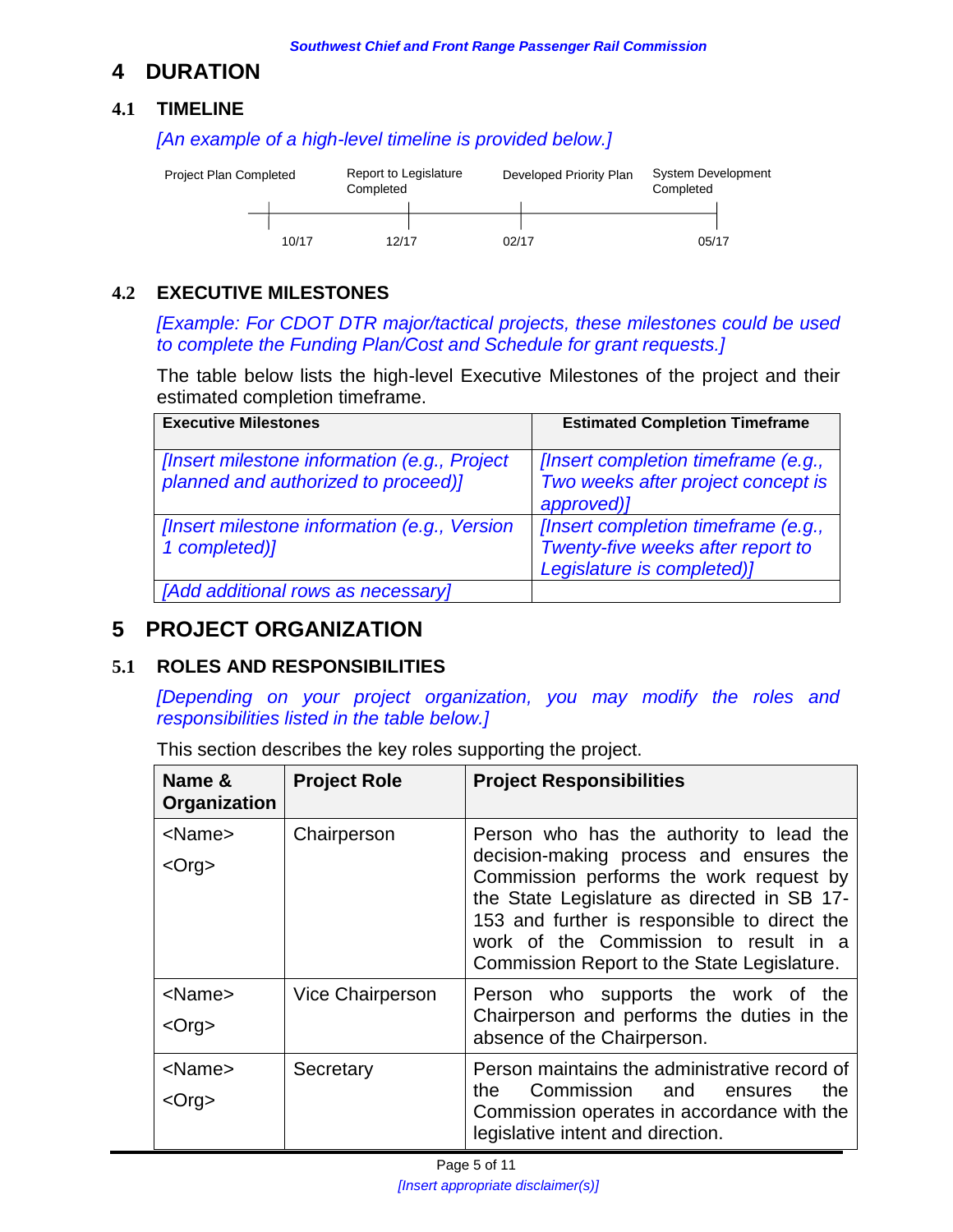| Name &<br>Organization        | <b>Project Role</b>                                     | <b>Project Responsibilities</b>                                                                                                                                                                                                                                                                                                                                                                                                    |
|-------------------------------|---------------------------------------------------------|------------------------------------------------------------------------------------------------------------------------------------------------------------------------------------------------------------------------------------------------------------------------------------------------------------------------------------------------------------------------------------------------------------------------------------|
| <name><br/><org></org></name> | Committee Chair -<br>Program Plan                       | of<br>technical<br>Chairperson<br>a<br>committee<br>for<br>the<br>responsible<br>development<br>and<br>execution of a work plan(s) regarding the<br>committee assignment in support of the<br>overall objectives of the Commission.                                                                                                                                                                                                |
| <name><br/><org></org></name> | Committee Chair -<br>Funding<br>and<br>Finance          | of<br>technical<br>Chairperson<br>a<br>committee<br>responsible for<br>the<br>development<br>and<br>execution of a work plan(s) regarding the<br>committee assignment in support of the<br>overall objectives of the Commission.                                                                                                                                                                                                   |
| <name><br/><org></org></name> | Committee Chair -<br>Governance                         | of<br>technical<br>Chairperson<br>committee<br>a<br>responsible<br>for<br>the<br>development<br>and<br>execution of a work plan(s) regarding the<br>committee assignment in support of the<br>overall objectives of the Commission.                                                                                                                                                                                                |
| <name><br/><org></org></name> | Program Sponsor<br><b>CDOT</b> staff<br>?????           | Person responsible for acting<br>the<br>as<br>program's champion and providing direction<br>and support to the technical team.<br>In the<br>context of this document,<br>this<br>person<br>approves the request for funding, approves<br>program scope represented in this<br>the<br>document, and focuses on implementation of<br>this program relative to the priorities of other<br>projects in his/her area of responsibility. |
| <name><br/><org></org></name> | Government<br>Monitor<br>FRA??<br>Amtrak??<br>Others?   | Government employee who provides the<br>interface between the project team and the<br>Additionally, they could<br>project sponsor.<br>serve as the sponsor for the program within<br>their agencies as the program moves forward<br>with implementation.                                                                                                                                                                           |
| <name><br/><org></org></name> | <b>Subject Matter</b><br>Experts-<br>Ex Officio members | People<br>who<br>have<br>specific<br>knowledge,<br>understanding and experience relevant to the<br>range of subjects with which the Commission<br>will be involved, and through which the<br>develop<br>Commission<br>better<br>can<br>a<br>understanding<br>of the requirements<br>and<br>options for the program and projects.                                                                                                   |
| <name><br/><org></org></name> |                                                         |                                                                                                                                                                                                                                                                                                                                                                                                                                    |
| <name><br/><org></org></name> |                                                         |                                                                                                                                                                                                                                                                                                                                                                                                                                    |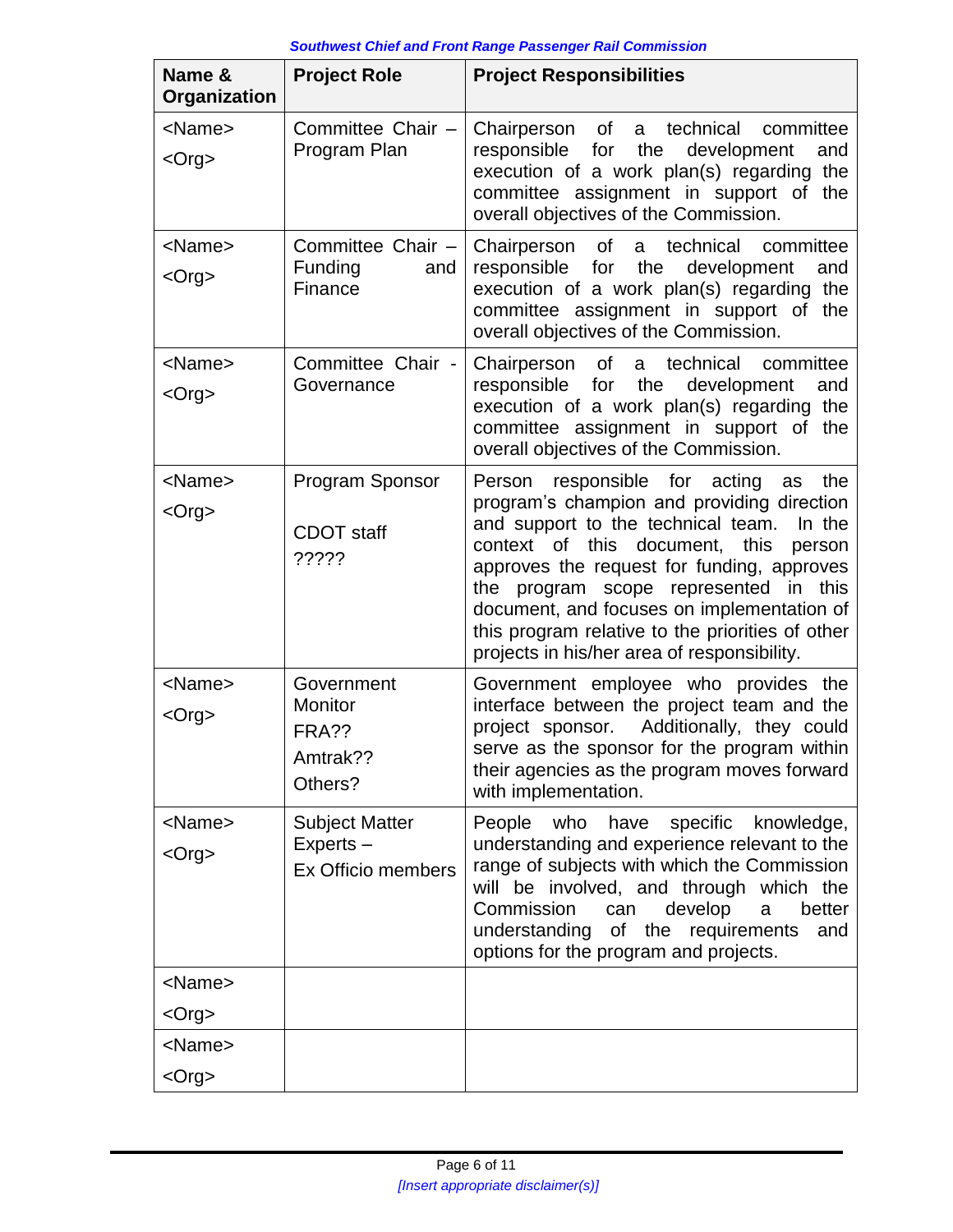*Southwest Chief and Front Range Passenger Rail Commission*

#### <span id="page-6-0"></span>**5.2 STAKEHOLDERS (INTERNAL AND EXTERNAL)**

*[Examples of stakeholders consist of a wide range of people who may be members of agencies, citizen groups, economic development organizations, etc. that may have a direct interest/benefit in program implementation.]*

- Internal Stakeholders
	- o Group A
	- o Group B
	- o Etc.
- External Stakeholders
	- o Group X
	- o Group Y
	- o Etc.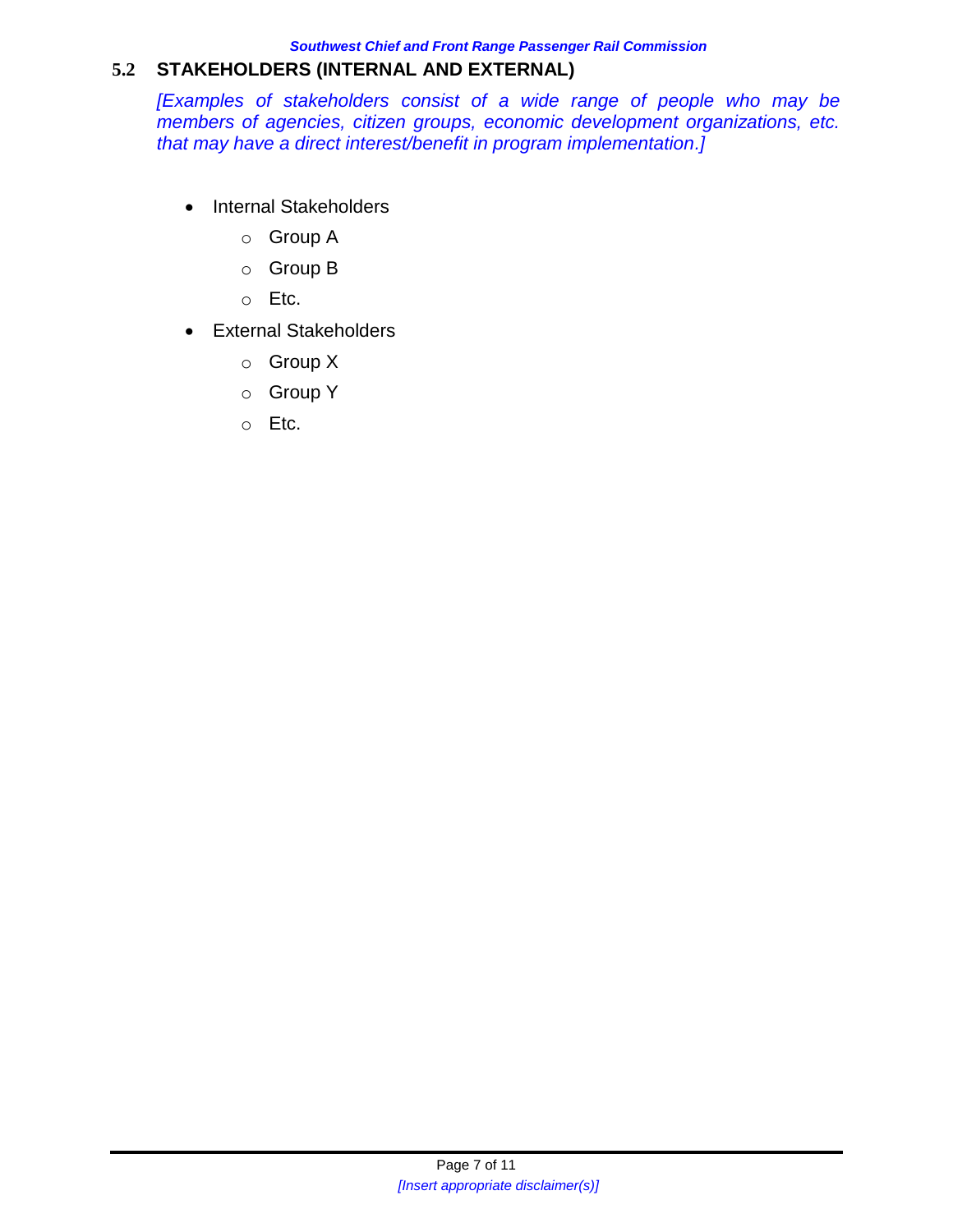## <span id="page-7-0"></span>**6 PROJECT CHARTER APPROVAL**

The undersigned acknowledge they have reviewed the project charter and authorize and fund the *<Program/Project Name>* project. Changes to this program/project charter will be coordinated with and approved by the undersigned or their designated representatives.

*[List the individuals whose signatures are desired. Examples of such individuals are Agency Representatives, Private Sector Participants, Project Manager or Program Sponsor. Add additional lines for signature as necessary. Although signatures are desired, they are not always required to move forward with the practices outlined within this document.]*

| Signature:         | Date: |
|--------------------|-------|
| <b>Print Name:</b> |       |
| Title:             |       |
| Role:              |       |
| Signature:         | Date: |
| <b>Print Name:</b> |       |
| Title:             |       |
| Role:              |       |
| Signature:         | Date: |
| <b>Print Name:</b> |       |
| Title:             |       |
| Role:              |       |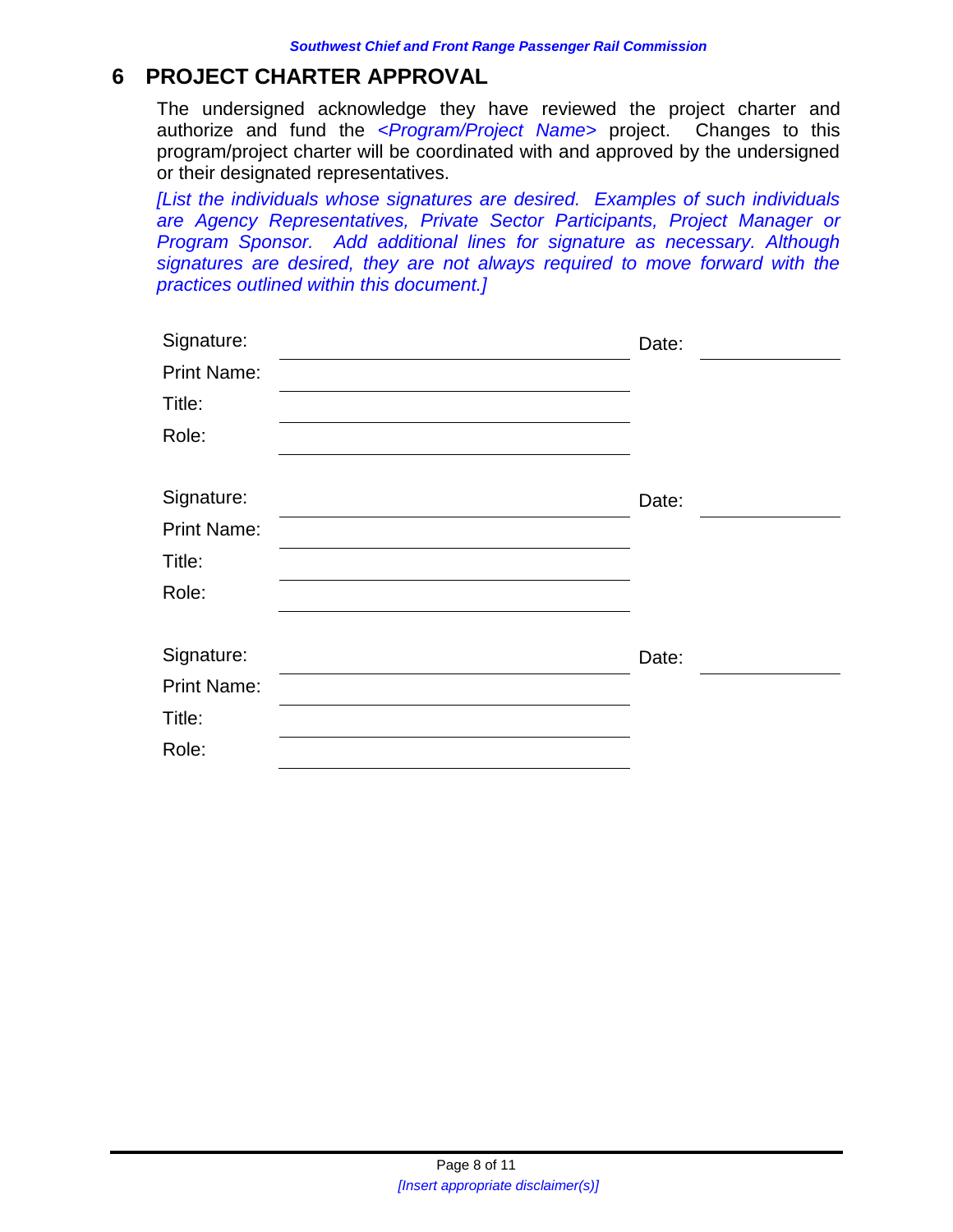## <span id="page-8-0"></span>**APPENDIX A: REFERENCES**

*[Insert the name, version number, description, and physical location of any documents referenced in this document. Add rows to the table as necessary.]* 

The following table summarizes the documents referenced in this document.

| <b>Document</b><br>Name and<br><b>Version</b>                         | <b>Description</b>                       | Location                                                                |
|-----------------------------------------------------------------------|------------------------------------------|-------------------------------------------------------------------------|
| <document<br>Name and<br/><b>Version</b><br/>Number&gt;</document<br> | [Provide description of the<br>document] | <url network="" or="" path="" where<br="">document is located&gt;</url> |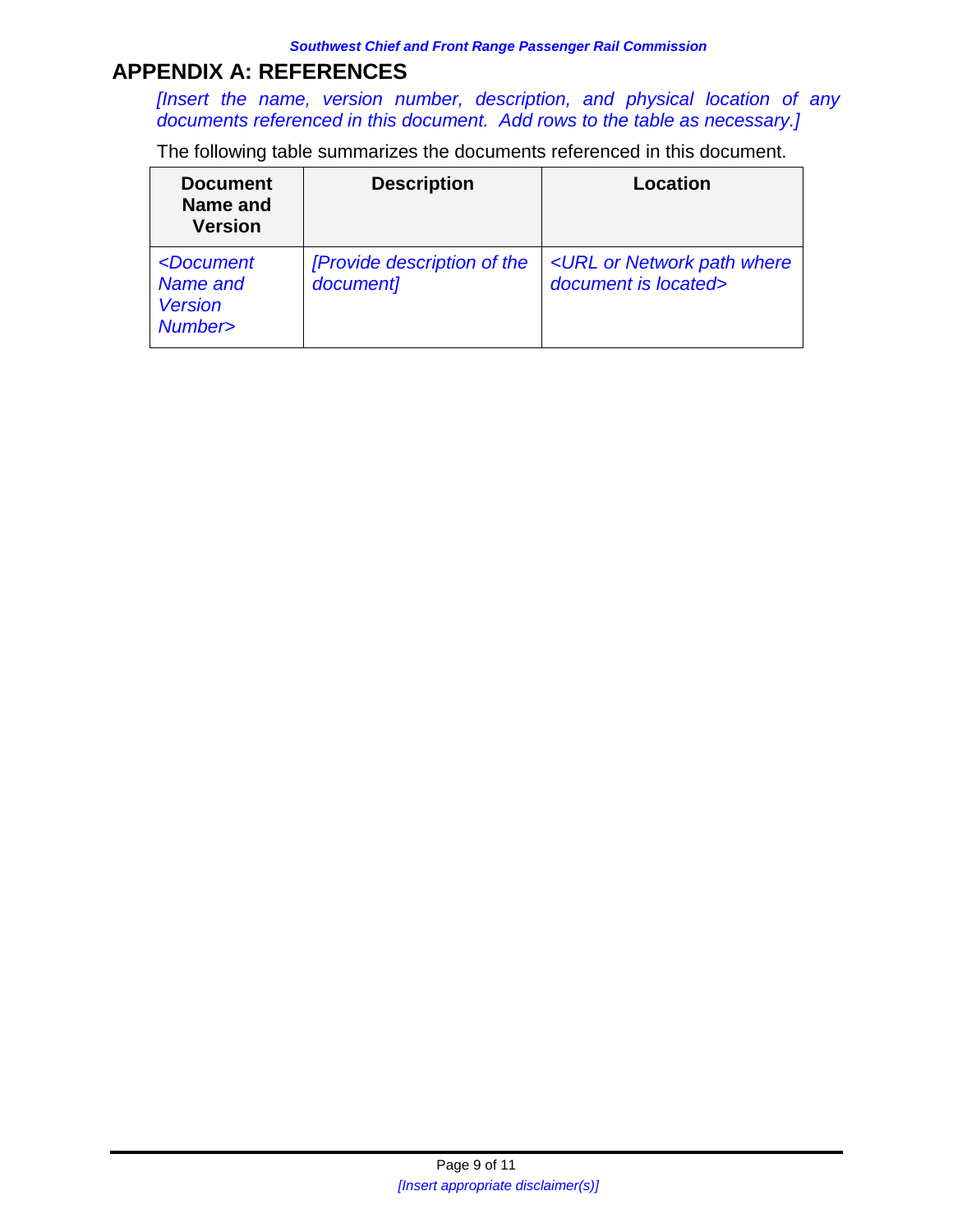# <span id="page-9-0"></span>**APPENDIX B: KEY TERMS**

*[Insert terms and definitions used in this document. Add rows to the table as necessary. Follow the link below to for definitions of project management terms and acronyms used in this and other documents.*

*http://www2.cdc.gov/cdcup/library/other/help.htm*

The following table provides definitions for terms relevant to this document.

| <b>Term</b>   | <b>Definition</b>                                       |
|---------------|---------------------------------------------------------|
| [Insert Term] | [Provide definition of the term used in this document.] |
| [Insert Term] | [Provide definition of the term used in this document.] |
| [Insert Term] | [Provide definition of the term used in this document.] |

# **From SB 17-153**

(a) "COMMISSION" MEANS THE SOUTHWEST CHIEF AND FRONT RANGE PASSENGER RAIL COMMISSION CREATED IN SUBSECTION **(2)(a)** OF THIS SECTION.

(b) "FRONT RANGE PASSENGER RAIL SYSTEM" MEANS A RAIL SYSTEM THAT TRANSPORTS PASSENGERS ALONG THE FRONT RANGE AND THAT MAY

INCLUDE STOPS AT THE CITIES OF FORT COLLINS, LOVELAND, LONGMONT,

BOULDER, DENVER, CASTLE ROCK, COLORADO SPRINGS, AND PUEBLO, AND

INCLUDES ANY APPURTENANT EQUIPMENT, BUILDINGS, OR FACILITIES.

(c) "FUND" **MEANS THE** SOUTHWEST CHIEF RAIL LINE ECONOMIC DEVELOPMENT, RURAL TOURISM, AND INFRASTRUCTURE REPAIR AND MAINTENANCE FUND CREATED IN SECTION **43-4-1002.**